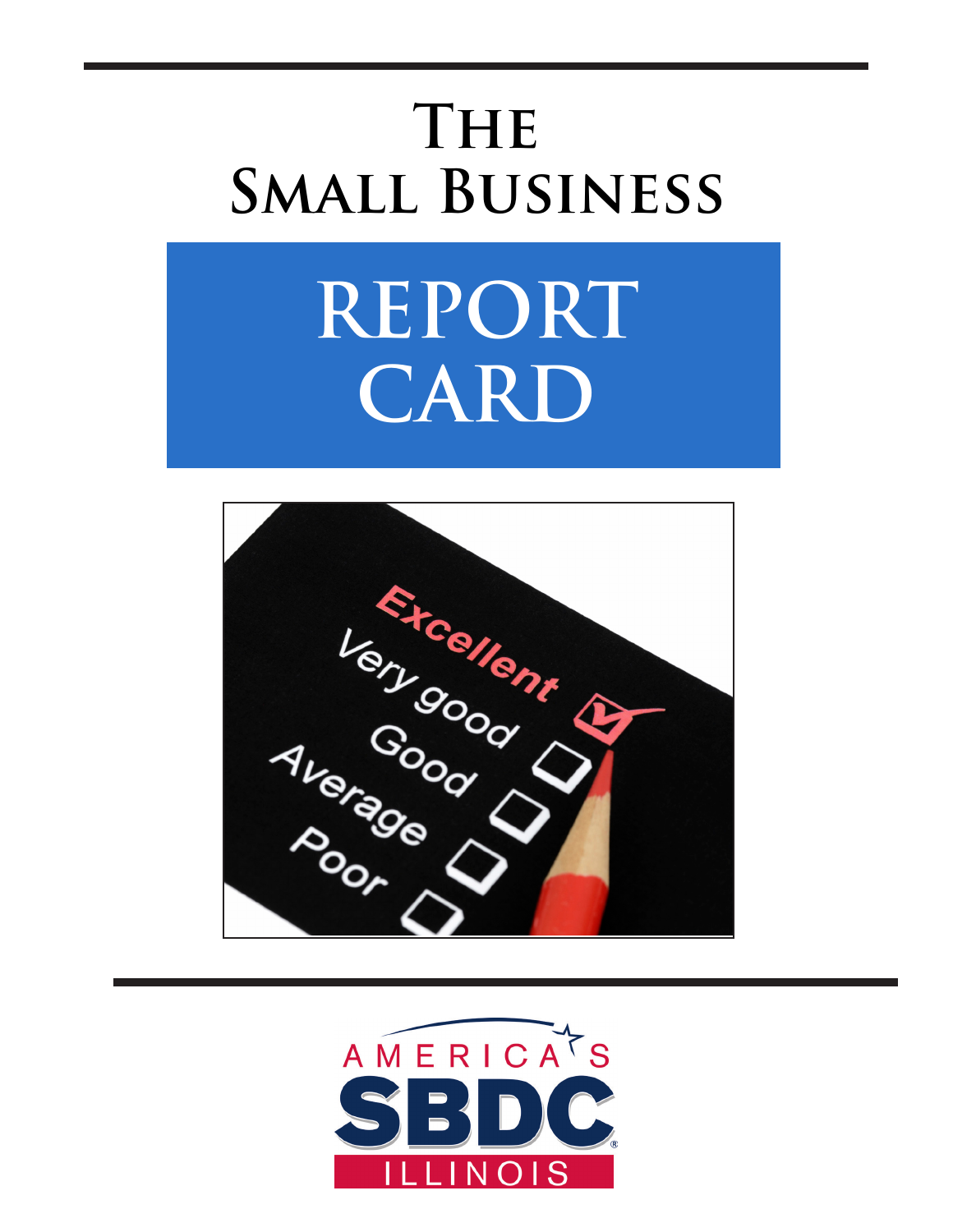# **Illinois Small Business Development Centers**

*"Experts, networks, and tools to transform your business"*

Illinois Small Business Development Centers (SBDC) provide information, confidential business guidance, training and other resources to early stage and existing small businesses.

Illinois International Trade Centers (ITC) provide information, counseling and training to existing, new to-export companies interested in pursuing international trade opportunities.

Illinois Procurement Technical Assistance Centers (PTAC) provide oneon-one counseling, technical information, marketing assistance and training to existing businesses that are interested in selling their products and/or services to local, state, or federal government agencies. **Adams**

Technology, Innovation and Entrepreneurship Specialty (TIES) ten SBDC locations help Illinois businesses, entrepreneurs and citizens to succeed in a changing economy by: developing the skills of their workers; promoting safe and healthy workplaces; assisting in the commercialization of new technologies; and providing access to modernizing technologies and practices.



- **SBDC SBDC/ITC**  $\bigcirc$  **SBDC/ITC/PTAC**  $\odot$  SBDC/PTAC **PTAC**
- **Technology Services**

**\*See the Northeast Region map on the last page**<br> **For the Business Center Services in that area for Business Center Services in that area. for the Business Center Services in that area.**



This resource is made possible through a partnership with the Illinois Department of Commerce and Economic **800-252-2923** Opportunity, Small Business Development Center and the U.S. Small Business Administration.



**Jo Daviess Stephenson Winnebago Boone Mc Henry Lake**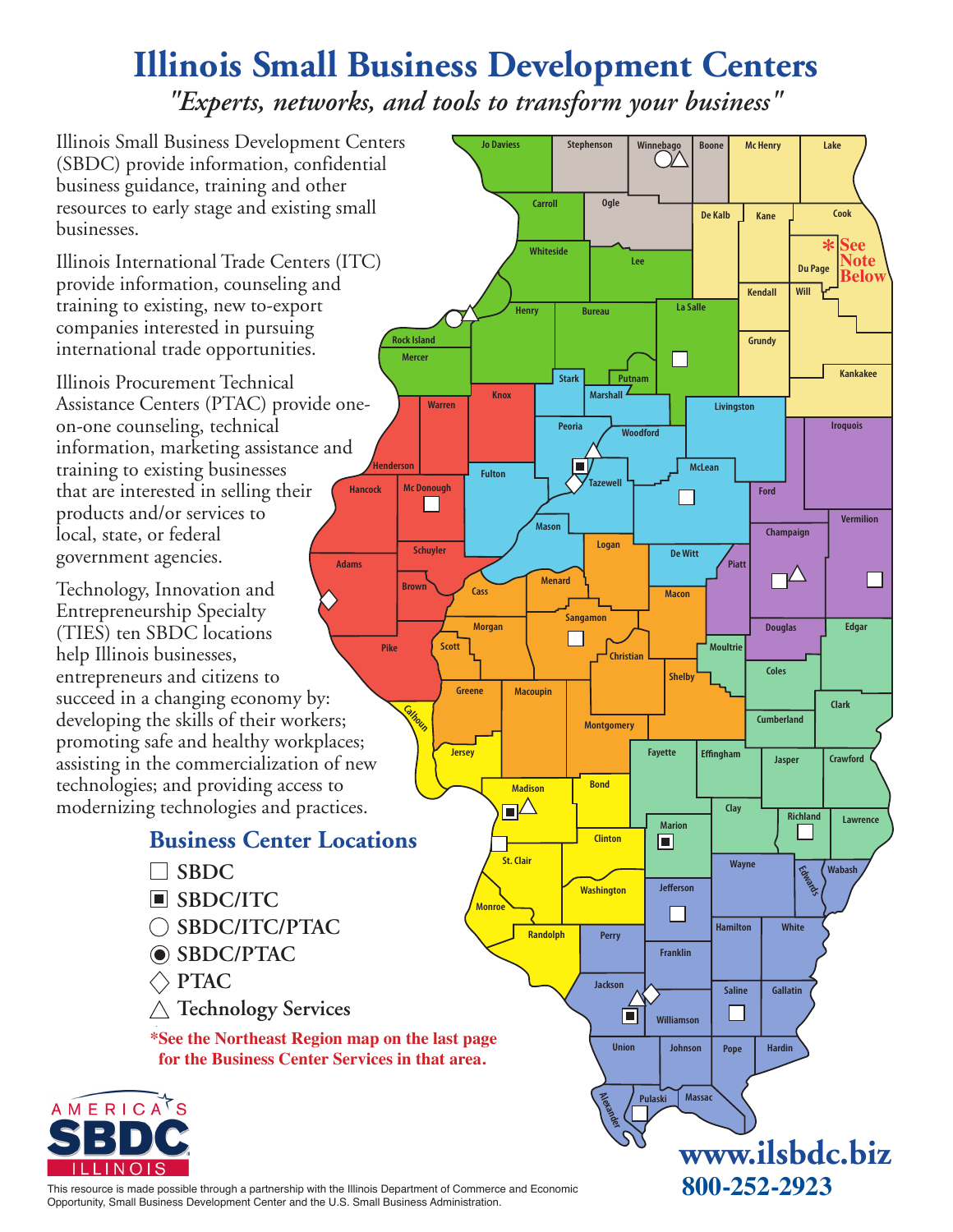# **REPORTCARD**

# Do You Really Know If Your Business Is Performing Well?

**If you own a business,** you know how much hard work and dedication it requires. Sometimes your energy is so focused on day-to-day operations that you forget to step back, look at the big picture and gain valuable perspective.

**How can you tell** if your business is performing well? By using numbers from your company's financial statements, you can calculate ratios and formulas that grade the performance of your business. This report card reveals the strengths and weaknesses of your company – and provides an opportunity for solid improvement.

**By comparing your grades** to industry averages, acceptable lending ranges and prior years' performances, you will begin to develop "big picture vision." Remember, these are averages of the health of your business, so expect your current grades to fall above or below them. Factors that can create differences include the company's age, the number of locations, the expertise of managers and the efficiency of operations.

# FINANCIAL STATEMENTS

**This book will walk you through the two financial statements that are used to calculate ratios and formulas – the Balance Sheet and the Income Statement. These two statements will help provide a clear understanding of your business health, but remember that they need to compare the same time periods (this year vs. last year, this quarter vs. last quarter).**

**The Balance Sheet** is one day in the life of a business, frozen in time. This statement shows what is owned (assets), what is owed (liabilities) and the net worth or equity of the business (capital).

**The Income Statement** is a moving picture that spans whatever length of time you determine. It displays both income and expenses, revealing the net profit or loss over a period of time. It also shows the interest you have paid on loans.

There are a handful of other names for the Income Statement, including Income and Expense Statement, Operating Statement, Earnings Statement and Profit and Loss Statement (P&L). No matter what it's called, this statement will help you focus more clearly on your business' performance.

### **The information in this book is designed to help you "score" some insight into the performance of your business.**



This material is not intended to provide or take the place of legal or professional financial advice. If you need advice, look for a professional financial manager, consultant, accountant and/or attorney. Design: @NewGround Publications. (Phone: 800 207-3550) Text: @John Nelson & Karen Couto. All rights reserved. Photocopying any part of this book is against the law. This book may not be reproduced in any form, including xerography, or by any electronic or mechanical means, *including information storage and retrieval systems, without prior permission in writing from the publisher. 030706*

❸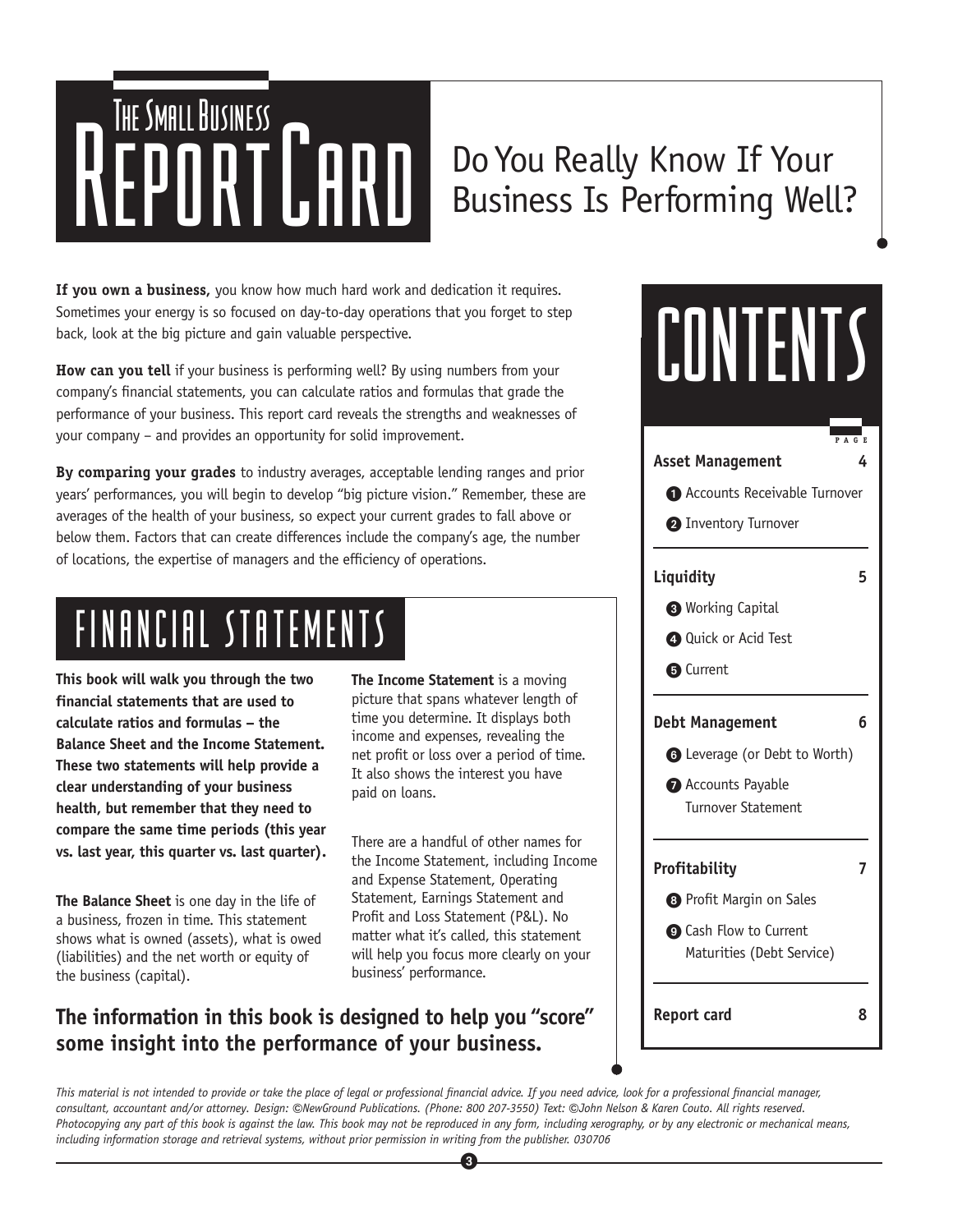# **But how effectively** are you managing them?<br> **But** how effectively are you managing them?<br>
Formulas 1 & 2 have the answer.



**What It Shows**  $\blacktriangleright$  How many days it takes to collect money owed to you. *A lower answer is better.*

**The Number Source ▶ Balance Sheet and Income Statement** 

**The Goal** ► To reduce turnover time

**The Plan ►** Right now, the Accounts Receivables turnover is \$75,000/30 days, or \$2,250 per day.

*If Accounts Receivable are collected just four days faster, (in 26 days instead of 30), the result is \$9,000 in extra cash (4 days x \$2,250).*

**In a business, assets are like fuel.**





What It Shows  $\triangleright$  How many days it takes to turn over (or sell) your inventory. *A lower answer is better.*

**The Number Source** Balance Sheet and Income Statement

**The Goal** ► To reduce excess inventory

**The Plan ►** Inventory now turns every 57 days, equaling \$1,491 per day. (Ending inventory of \$85K divided by 57 days)

*If inventory is re-stocked every 30 days instead of 57, you cut 27 days from the formula. At \$1,491 per day, the result is a \$40,257 savings in inventory expenses.*

| <b>BALANCE SHEET</b> Year End / As of Dec. 31 |                                                |
|-----------------------------------------------|------------------------------------------------|
|                                               | <b>Remember:</b> Both statements must          |
| Assets                                        | reflect the same time period.                  |
| <b>Current Assets:</b>                        |                                                |
|                                               |                                                |
| Accounts Receivable 75,000                    | <b>INCOME STATEMENT</b> January 1- December 31 |
|                                               |                                                |
|                                               | <b>Sales</b>                                   |
| Non-Current Assets                            | $.900,000$ $3$                                 |
|                                               |                                                |
| Less Accumulated Depreciation  (25,000)       |                                                |
| Fixed Assets (net) 115,000                    | Cost of Goods Sold:                            |
| Advances to Owners 6.000                      | Beginning Inventory 75,000                     |
|                                               |                                                |
| $\frac{291,000}{2}$                           |                                                |
|                                               |                                                |
| Liabilities                                   |                                                |
| <b>Current Liabilities</b>                    |                                                |
| Current Portion of Long-Term Debt 6,000       |                                                |
| Note Payable 100,000                          |                                                |
|                                               |                                                |
| Accounts Payable (A/P) 41,000                 | <b>Expenses</b>                                |
|                                               |                                                |
| Long-Term Liabilities/Loan Payable 54,000     | Operating Expenses:                            |
|                                               | - Selling Expenses 90,000                      |
|                                               | - General & Administrative 170,000             |
| Capital or net worth                          |                                                |
| Owners Investment 20,000                      | Operating Income (360 less 260) 100,000        |
| Retained Earnings 67,000                      |                                                |
| Total Capital 87,000                          |                                                |
|                                               | Profit                                         |
|                                               | Net Profit before taxes (100 less 20) 80,000   |
|                                               |                                                |
|                                               |                                                |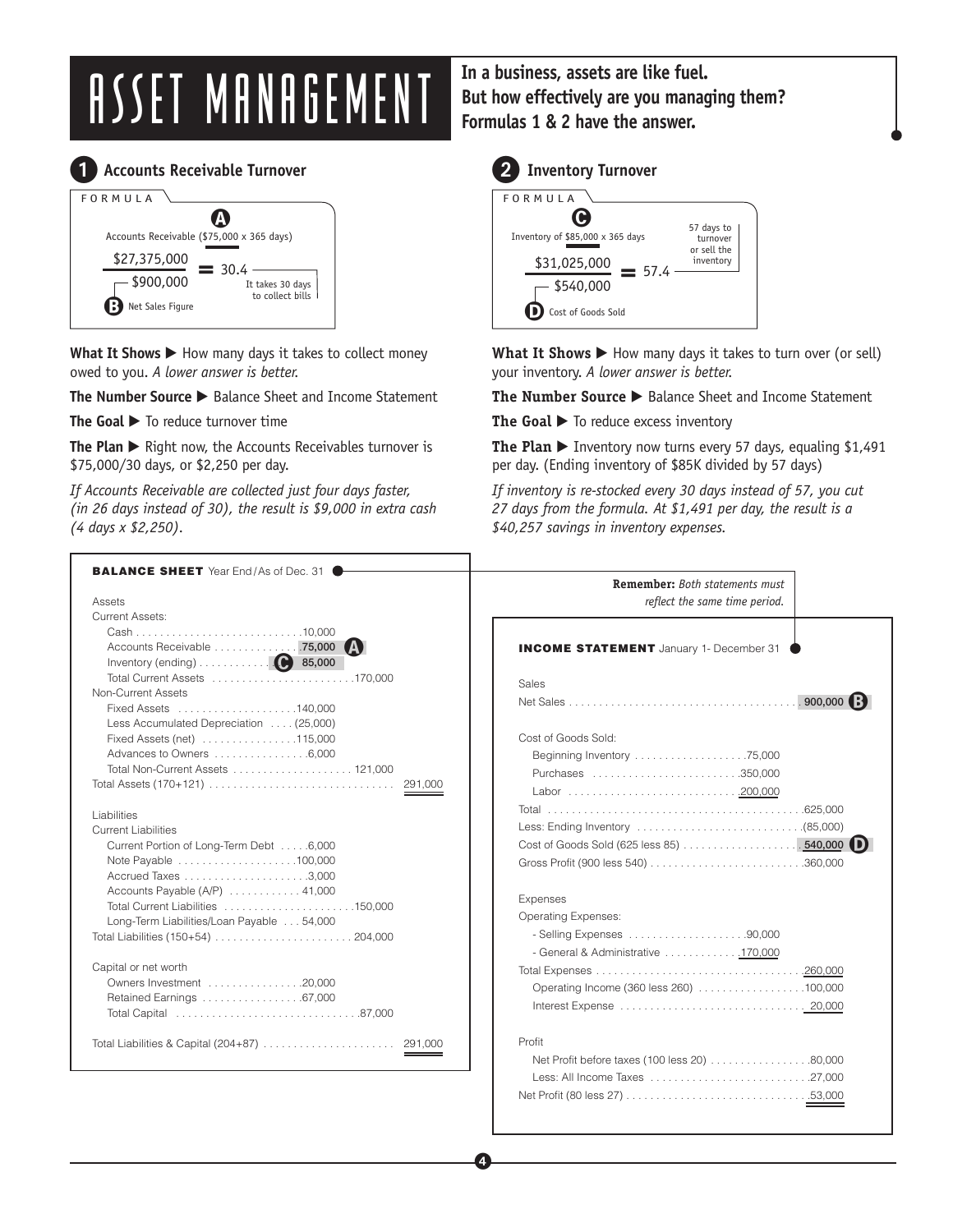# LIQUIDITY

**Liquidity indicators show a company's ability to turn an asset into cash. How "cash rich" is your company? Formulas 3, 4 and 5 have the answer.**



Subtract Current Liabilities

**What It Shows** Whether a company has enough current assets to operate the business on a daily basis, and to pay its current bills. *Higher numbers are better.*

Inventory

**The Number Source** Balance Sheet

**The Goal** ▶ To keep enough money on hand for daily operations. The answer must be positive. If the answer is negative, more money is needed to meet expenses.

### **The Plan ▶ By**

following the tips on this page, working capital is preserved. Note: This business has an excess amount after paying all current liabilities.



**What It Shows** If inventory should become obsolete, this ratio eliminates it from current assets and cash. The ratio is called "quick" because it includes items that can be turned into cash quickly.

**The Number Source** Balance Sheet

**The Goal** ► The answer should be 1 or higher.

**The Plan** ► By following the tips below, inventory is managed properly.

| <b>BALANCE SHEET</b> Year End / As of Dec. 31                                                                                                                                                                  |         |
|----------------------------------------------------------------------------------------------------------------------------------------------------------------------------------------------------------------|---------|
| Assets<br>Current Assets:<br>Accounts Receivable 75,000<br>Inventory (ending) $\ldots \ldots \ldots$ [c] 85,000<br>Non-Current Assets<br>Less Accumulated Depreciation  (25,000)<br>Fixed Assets (net) 115,000 |         |
| Advances to Owners 6.000<br>Total Assets (170+121)                                                                                                                                                             | 291,000 |
| Liabilities<br><b>Current Liabilities</b><br>Current Portion of Long-Term Debt 6,000<br>Accounts Payable $(A/P)$ 41,000<br>Long-Term Liabilities/Loan Payable  54,000                                          |         |
| Capital or net worth<br>Owners Investment 20.000<br>Retained Earnings 67,000                                                                                                                                   |         |
|                                                                                                                                                                                                                | 291.000 |



**What It Shows**  $\triangleright$  This ratio reveals a company's ability to pay short-term debt. *A higher number is better.*

**The Number Source** Balance Sheet

**The Goal** ► The answer should be 2 or more, meaning the company has twice as many assets as liabilities. This example means there is \$1.13 available in cash and current assets to pay every \$1 of current liabilities.

**The Plan ▶** Take advantage of the tips below.

### **Tips for Improving Your Score for Formulas**  $\Theta$ ,  $\Theta$  and  $\Theta$

- Collect Accounts Receivable quicker with a better credit policy (see Formula  $\bullet$  on page 4)
- Decrease inventory turnover (see Formula  $\bullet$  on page 4)
- Pay Accounts Payable faster and take advantage of trade discounts (see Formula  $\bullet$  on page 6)
- Increase profit margins by raising prices and selling more products/services (see Formula  $\bullet$  on page 7)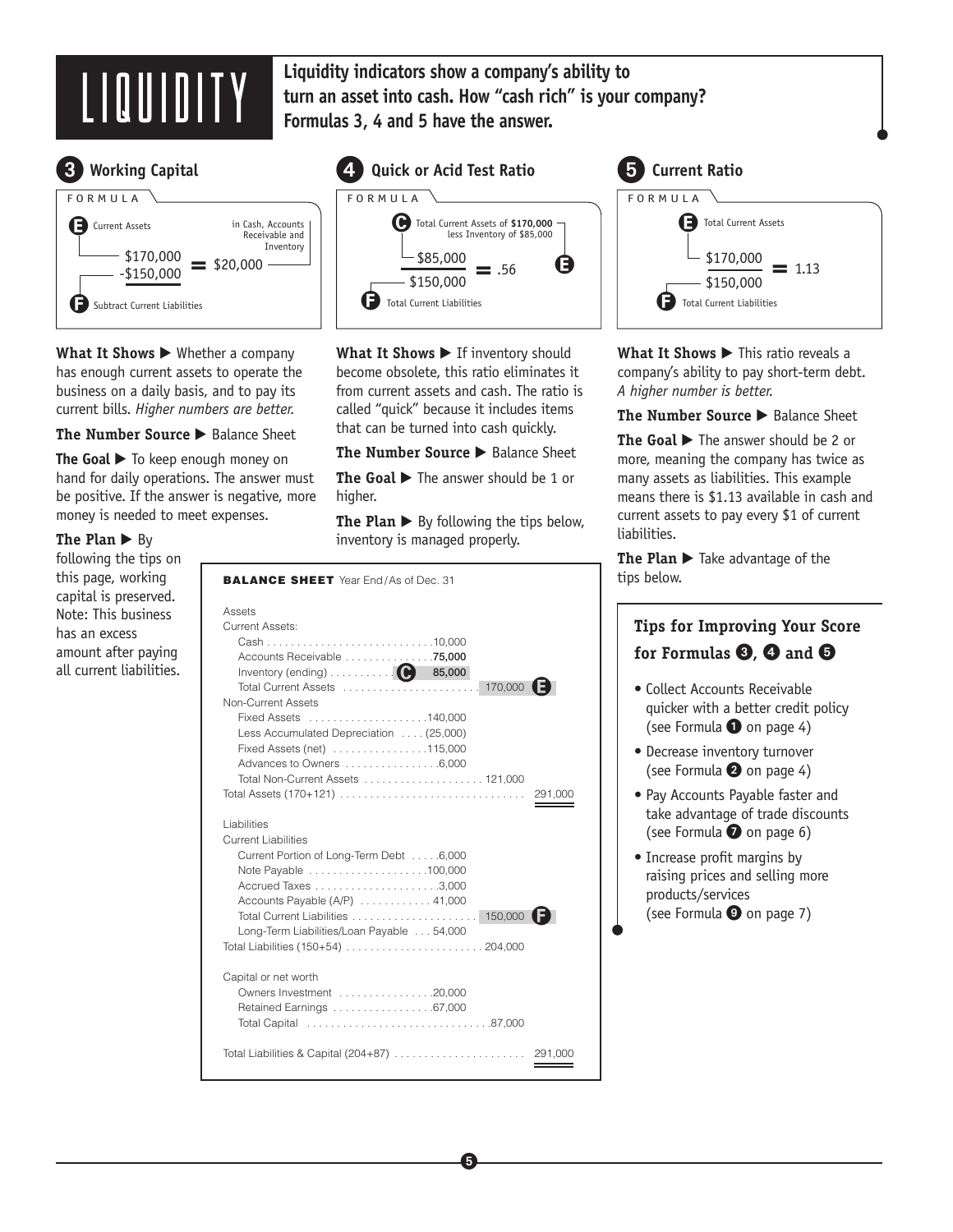**Investing in a business is serious business. To find out how** much money owners have invested versus lenders,<br> **DEBT MANAGEMENT plug** your numbers into Formulas 6 and 7.





**What It Shows** Whether a company has enough equity.

**The Number Source** Balance Sheet

**The Goal** ▶ An answer of 3 or lower is preferred. This company is leveraged 2.34 times, meaning for every \$1 owners have invested, lenders and creditors have invested \$2.34.

**The Plan ►** Decrease leverage by increasing the amount of money earned and kept in retained earnings.

| Assets<br>Current Assets:<br>Accounts Receivable 75,000<br>Inventory (ending) $\ldots \ldots \ldots \ldots$ 85,000<br>Non-Current Assets<br>Less Accumulated Depreciation  (25,000)<br>Fixed Assets (net) 115,000<br>Advances to Owners 6.000<br>Total Assets (170+121)<br>291.000<br>Liabilities<br><b>Current Liabilities</b><br>Current Portion of Long-Term Debt 6,000 | <b>BALANCE SHEET</b> Year End / As of Dec. 31 |  |
|----------------------------------------------------------------------------------------------------------------------------------------------------------------------------------------------------------------------------------------------------------------------------------------------------------------------------------------------------------------------------|-----------------------------------------------|--|
|                                                                                                                                                                                                                                                                                                                                                                            |                                               |  |
|                                                                                                                                                                                                                                                                                                                                                                            |                                               |  |
| Accounts Payable (A/P) $\ldots \ldots$ (a) 41,000<br>Long-Term Liabilities/Loan Payable 54,000                                                                                                                                                                                                                                                                             |                                               |  |
| Capital or net worth<br>Owners Investment 20.000<br>Retained Earnings 67,000                                                                                                                                                                                                                                                                                               |                                               |  |



6



**What It Shows ►** How quickly a business pays its suppliers.

**The Number Source** Balance Sheet and Income Statement

The Goal ▶ To pay bills faster. Lower numbers (30 days or less) are better. This business now takes 43 days to pay its suppliers.

**The Plan ►** Take advantage of discounts that often apply if a bill is paid early. "2%, 10 days, net 30 days" means 2% may be deducted from an invoice if it's paid in 10 days. *For example, if the \$350,000 in annual purchases was paid in 10 days, the savings would be \$7,000 yearly.*

| <b>INCOME STATEMENT</b> January 1- December 31                                                                                 |
|--------------------------------------------------------------------------------------------------------------------------------|
| Sales                                                                                                                          |
| Cost of Goods Sold:<br>Beginning Inventory 75,000<br>Cost of Goods Sold (625 less 85)  540,000                                 |
| <b>Expenses</b><br><b>Operating Expenses:</b><br>- General & Administrative 170,000<br>Operating Income (360 less 260) 100,000 |
| Profit<br>Net Profit before taxes (100 less 20) 80,000                                                                         |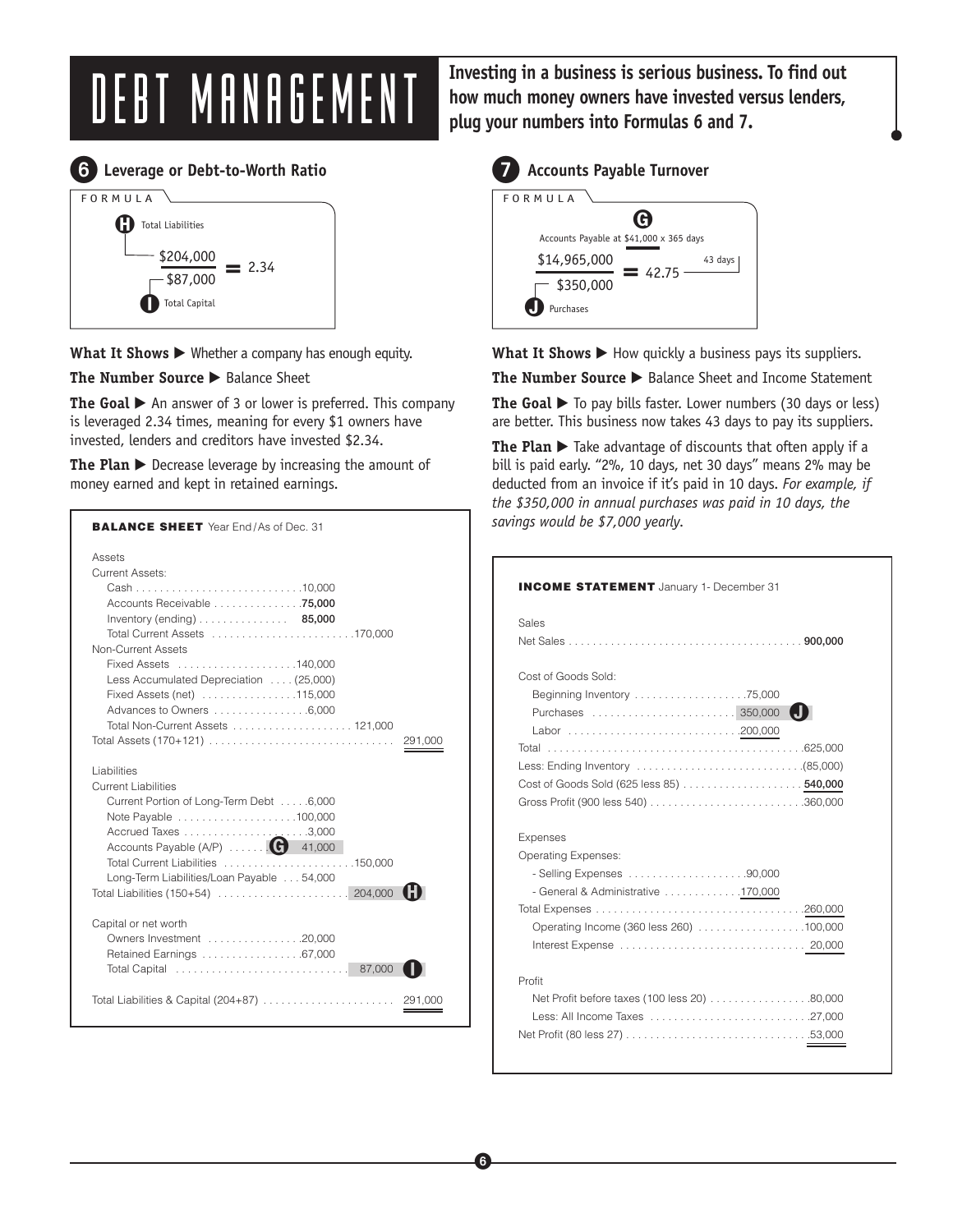**No matter what kind of product or service you provide, turning <sup>a</sup> profit is the goal. So how are you doing?** PROF **Formulas <sup>8</sup> and <sup>9</sup> give you the bottom line.** ITABILITY





**What It Shows ▶ Your ability to pay term debts after owner** withdrawals.

**The Number Source ►** Balance Sheet and Income Statement

**The Goal** ► An answer of 2 or more is preferred. New businesses use one year's worth of loan payments instead of the Accounts Receivable figure.

**The Plan ►** To increase debt service, do three things:

1) refinance at a lower rate, 2) ask if you can pay interest only on loans for a period of time, and 3) consolidate debt in order to pay it back over a longer period of time.

*Due over the next year or \$500 per month*

| <b>BALANCE SHEET</b> Year End / As of Dec. 31                                                                                                                                                                                                        |  |
|------------------------------------------------------------------------------------------------------------------------------------------------------------------------------------------------------------------------------------------------------|--|
| Assets<br><b>Current Assets:</b><br>Accounts Receivable 75,000<br>Inventory (ending) $\ldots \ldots \ldots \ldots$ 85,000<br>Non-Current Assets<br>Less Accumulated Depreciation  (25,000)<br>Fixed Assets (net) 115,000<br>Advances to Owners 6,000 |  |
| 291,000                                                                                                                                                                                                                                              |  |
| Liabilities<br><b>Current Liabilities</b><br>Current Portion of Long-Term Debt 6,000<br>Accounts Payable (A/P) 41,000<br>Long-Term Liabilities/Loan Payable 54,000                                                                                   |  |
| Capital or net worth<br>Owners Investment 20,000<br>Retained Earnings 67,000                                                                                                                                                                         |  |
| Total Liabilities & Capital (204+87)<br>291,000                                                                                                                                                                                                      |  |



### **Profit Margin on Sales**



**What It Shows ▶** The percentage of net profit for every dollar of sales.

**The Number Source** Income Statement

**The Goal** ► The higher the number, the better.

**The Plan**  $\triangleright$  To increase your profit margin, follow three courses of action: raise prices, lower the cost of goods and reduce expenses.

| <b>INCOME STATEMENT</b> January 1- December 31 |
|------------------------------------------------|
| Sales                                          |
|                                                |
| Cost of Goods Sold:                            |
|                                                |
| Purchases 350,000                              |
|                                                |
|                                                |
|                                                |
| Cost of Goods Sold (625 less 85)  540,000      |
|                                                |
| Expenses                                       |
| <b>Operating Expenses:</b>                     |
|                                                |
| - General & Administrative 170,000             |
|                                                |
| Operating Income (360 less 260) 100,000        |
|                                                |
| Profit                                         |
| Net Profit before taxes (100 less 20) 80,000   |
| Less: All Income Taxes 27,000                  |
|                                                |
|                                                |

*Loan to be paid back over time. \$60K loan with \$54K due over time and \$6K due in one year - Current Portion of Long-Term debt*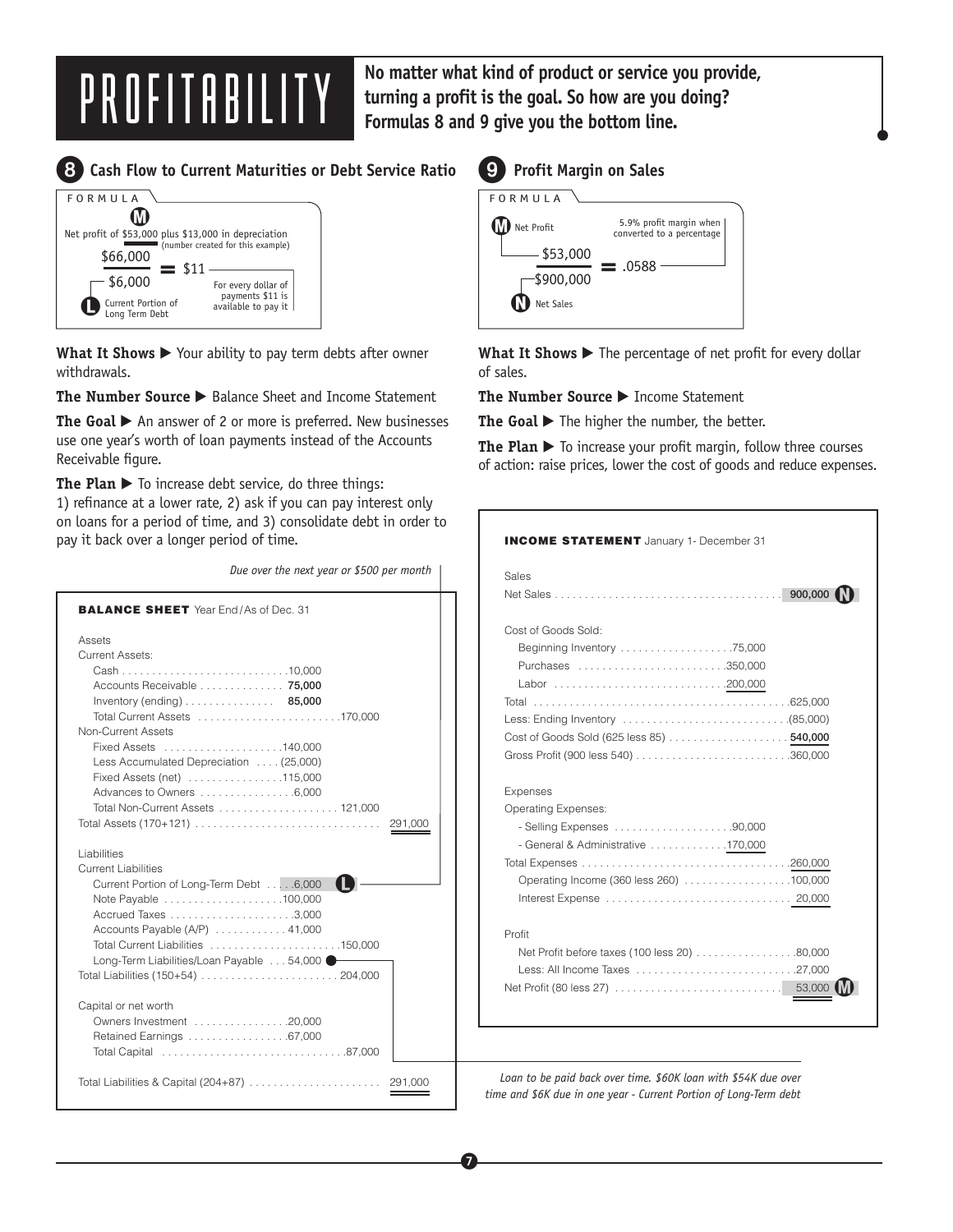# REPORT CARD

|               |                                                         | PAGE | <b>BOOK ANSWER COMMENT</b> |                 | <b>STANDARD</b> |
|---------------|---------------------------------------------------------|------|----------------------------|-----------------|-----------------|
| <b>Assets</b> | Accounts Receivable Turnover                            | 4    | $30.4$ days                | Good            | 30 days         |
|               | <b>2</b> Inventory Turnover                             | 4    | 57.4 turns                 | Good            | Match Industry  |
| Liquidity     | <b>8</b> Working Capital                                | 5    | \$20,000                   | Good            | Positive Number |
|               | <b>4</b> Quick or Acid Test                             | 5    | .56                        | <b>Increase</b> | 1 or more       |
|               | <b>6</b> Current                                        | 5    | 1.13                       | Increase        | 2 or more       |
| <b>Debt</b>   | <b>6</b> Leverage (or Debt-to-Worth)                    | 6    | 2.34 times                 | Good            | 3 or less       |
|               | <b>Accounts Payable Turnover</b>                        | 6    | 42.75 days                 | Decrease        | 30 days         |
| <b>Profit</b> | <b>8</b> Cash Flow to Current Maturities (Debt Service) | 7    | \$11                       | Good            | 2 or more       |
|               | Profit Margin on Sales<br>Ø                             | 7    | 5.9%                       | Good            | Match Industry  |
|               |                                                         |      |                            |                 |                 |

# WHAT MAKES A BUSINESS GO ROUND?

**EVERY SUCCESSFUL BUSINESS PUTS A SPIN ON MAKING THE OPERATING CYCLE TURN FASTER. THE FASTER THE CYCLE, THE BETTER YOUR BUSINESS' GRADES AND THE MORE MONEY YOU SAVE.**



For example, the savings shown in these three ratios **total \$56,257:**

- FORMULA  $\bullet$  shows how collecting Accounts Receivable faster can produce \$9,000 in extra cash. See page 4.
- F O R M U L A <sup>2</sup> Shows how restocking inventory every 30 days saves \$40,257 in expenses. See page 4.
- F O R M U L A  $\bullet$  Shows how paying bills faster results in a \$7,000 savings. See page 6.

### **Compared ToWhat?**

### **How Industry Standards Can Lend Valuable Perspective**

Knowing what the average grades are for your industry really gives you a barometer for assessing the performance of your own company. Use your business' North American Industry Classification System (NAICS) code number to compare your grades to industry standards. Find your number at *www.sba.gov/businessop/ standards/naics.html*

### **Industry Resources**

### **Check your library or the Internet for these resources:**

- Small Business Administration/SBA
- Risk Management Association Annual Statement Studies
- Dun & Bradstreet's Key Business Ratios
- Prentice Hall's Almanac of Business and Industry Ratios
- Your local, regional and national trade associations